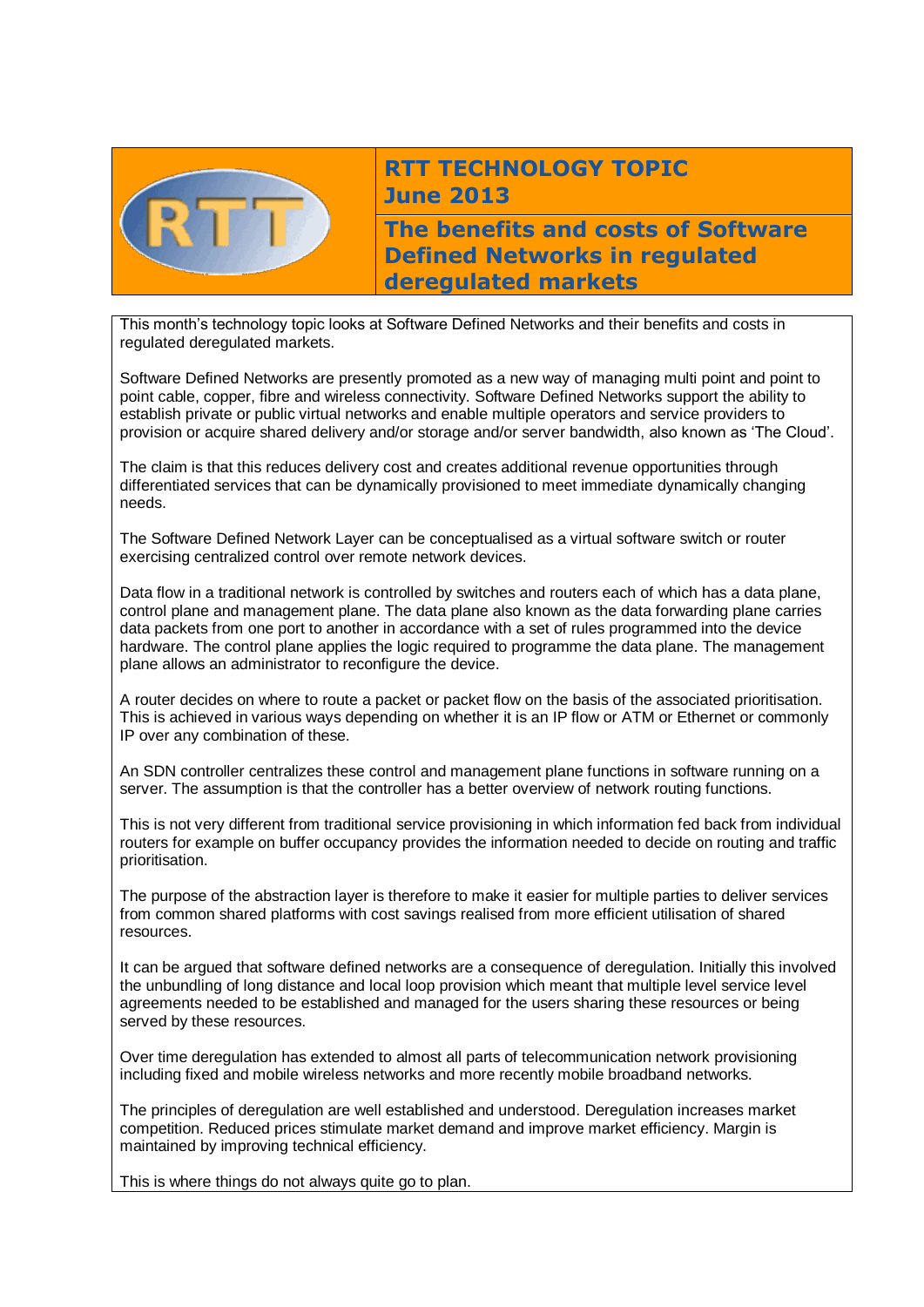Perversely deregulation often results in a decrease rather than increase in technical efficiency.

There is for example no convincing evidence that unbundling long distance and local loop access has realised any throughput efficiency gains. In cellular and wireless broadband, spectral allocations designed to maximise auction income have made it impossible for operators to realise theoretically achievable increases in spectral efficiency.

The result is that operating margins get squeezed. Operators successfully shift some of the pain to the vendor supply chain but the net result is industry consolidation with many countries now reverting to becoming effective duopoly markets.

The only real beneficiaries of this process are insolvency practitioners and the merger and acquisition industry.

In retrospect what has happened is that the costs of deregulation have generally been underestimated and the benefits of deregulation over estimated. This is because these are not in practice deregulated markets but regulated deregulated markets, deregulated markets where rules and regulations apply.

Service level agreements provide an example of the underestimated costs of regulated deregulation. These are intrinsically adversarial agreements open to dispute. Service levels need to be measured and managed, disputes need to be arbitrated and refunds need to be negotiated and agreed.

And the process involves hundreds of millions of lines of software code. We have never come across a convincing model that captures the capital and operational cost of software code on a per million line basis. It could be estimated from operator ICT budgets but for certain can be stated as significant and increasing over time. Our hunch is that the cost is probably significantly more than the savings achieved from the sharing of delivery resources and as such it should be separately identified as a liability on company balance sheets.

If this is the case then the operators in the strongest fiscal position going forward position are those that own and manage their own networks. Insourcing is going to be the new management mantra. You read it here first. Just think what would happen if you could prove that eliminating a million lines of code from your network yielded a 1% increase in EBITDA?

The final technical point is that the concept of centralized control as a mechanism for improving end to end delivery efficiency is not consistent with either legacy network theory or observed behavioural practice.

Provided packets or packet flows are prioritised accurately at the network edge it is perfectly valid to launch traffic into a network and allow distributed switches and router nodes to find the fastest and or lowest cost path. If they don't arrive in time you have under provisioned your network.

It is fashionable to suggest that profit in the telecommunications industry can only be realised from a process of continuous change and innovation.

The contrary argument is that profit may be more effectively maximised by reinventing the past or at least not abandoning existing systems that can still be shown to have substantial optimisation potential.

And always be wary of substituting software for hardware

A close examination of a software switch will yield the common sense realisation that most of the heavy lifting in these devices has to be realised with hardware accelerators.

The software functionality delivers flexibility but the associated cost will be clock cycles (power drain and latency) and expensive fast memory.

The hardware based network is dead. Long live the hardware based network.

The traditional Telco is dead. Long live the traditional Telco.